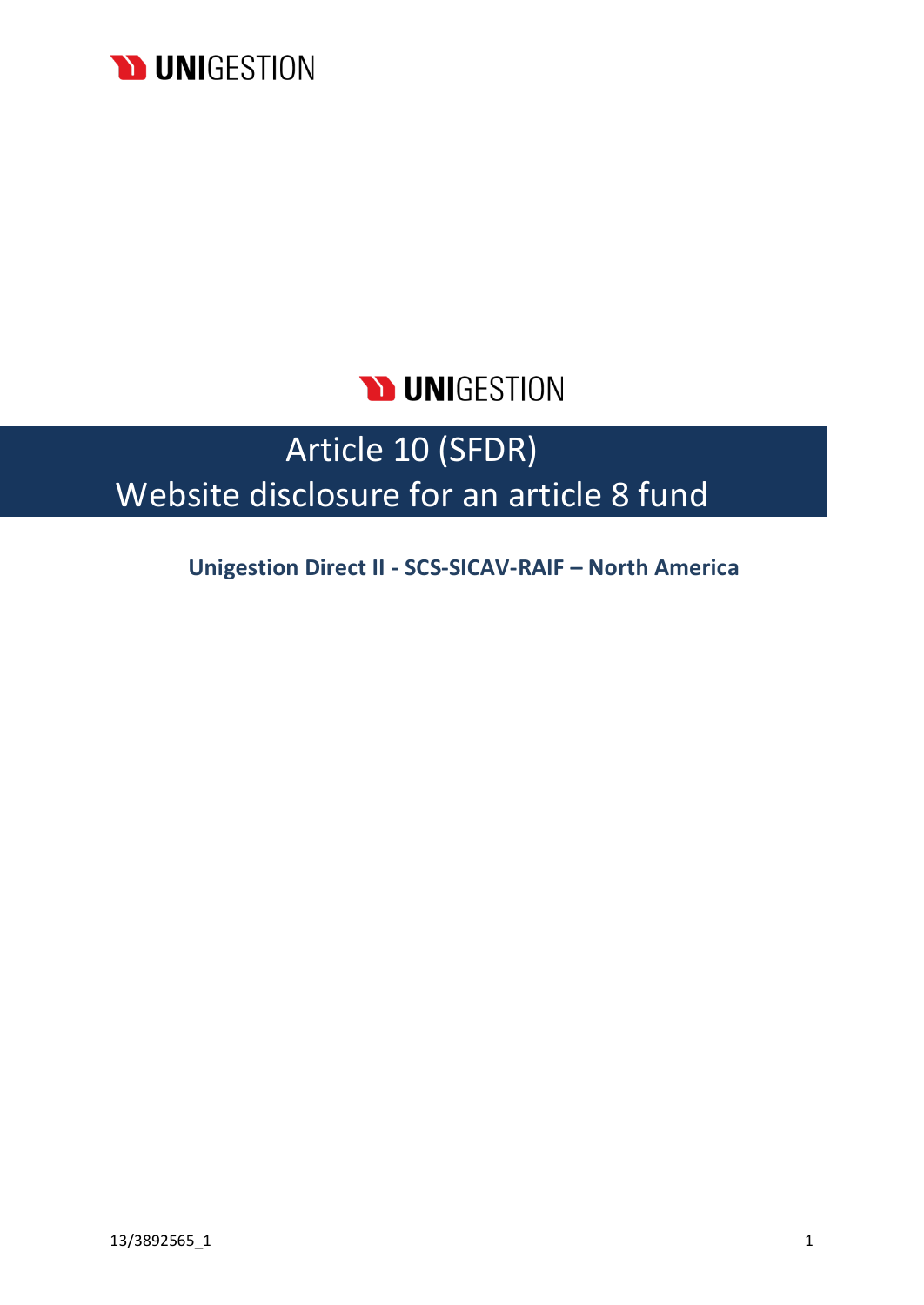

**Product name / legal identifier: Unigestion Direct II - SCS-SICAV – North America**



**A. Summary**

The Compartment promotes environmental and social characteristics by investing 60% of the Capital Contributions (as defined in the Limited Partnership Agreement) allocated to the Compartment ("**Allocated Capital Contributions**") in privately held companies or other entities ("**Portfolio Companies**") classified as "positively contributing" to at least one of the 17 United Nations Sustainable Development Goals ("**UN SDGs**") ("**Qualifying Companies**"). A Portfolio Company is considered to be "positively contributing" to at least one of the UN SDGs if at least 75% of its revenues is classified as "positively contributing" at the time of the initial investment. This "**Positive Contribution Assessment**" is carried out by the Investment Manager. The Compartment will ensure that at least 60% of the Allocated Capital Contributions are invested in Qualifying Companies, based on the Positive Contribution Assessment made by the Investment Manager at the time of the initial investment. This financial product does not have as its objective a sustainable investment.

The Compartment directly invests in Portfolio Companies with enterprise valuations of less than EUR 500 million located in North America (including the USA and Canada).

The Compartment ensures good governance of Portfolio Companies by applying a Exclusionary Screening to exclude Portfolio Companies active in certain sectors (controversial weapons, tobacco, adult entertainment, thermal coal, predatory lending and UN Global Compact violations) as well as Portfolio Companies lacking ESG policies, having ESG related litigation or identified as high carbon emitters. In addition, the Investment Manager will engage with Portfolio Companies having low governance scores as part of the ESG Scorings.

The Compartment's investments in Qualifying Companies which are aligned with its environmental and social characteristics amount to 60% of the Allocated Capital Contributions of all Limited Partners (as defined in the Limited Partnership Agreement). The Compartment will invest up to 40% of the Allocated Capital Contributions of all Limited Partners in other assets including Portfolio Companies which are not Qualifying Companies, Temporary Investments and derivatives for hedging purposes. The Compartment will invest directly in the Portfolio Companies. The Compartment does not commit to making any sustainable investments and therefore the minimum Taxonomy-alignment of the Compartment's investments is 0%. Portfolio Companies which are not Qualifying Companies will be subject to the Exclusionary Screening. There are no minimum safeguards for Temporary Investments and derivatives.

The Compartment will assess the positive contribution of each Portfolio Company to the UN SDG by defining individual sustainability indicators as part of the due diligence process at the time of the initial investment. The Compartment monitors the attainment of the environmental and social characteristics on an ongoing basis by annually reviewing the Positive Contribution Assessment, performing the ESG Scoring and, on a voluntary basis, collect data on principal adverse impacts on sustainability factors ("**PAI**") of the Portfolio Companies.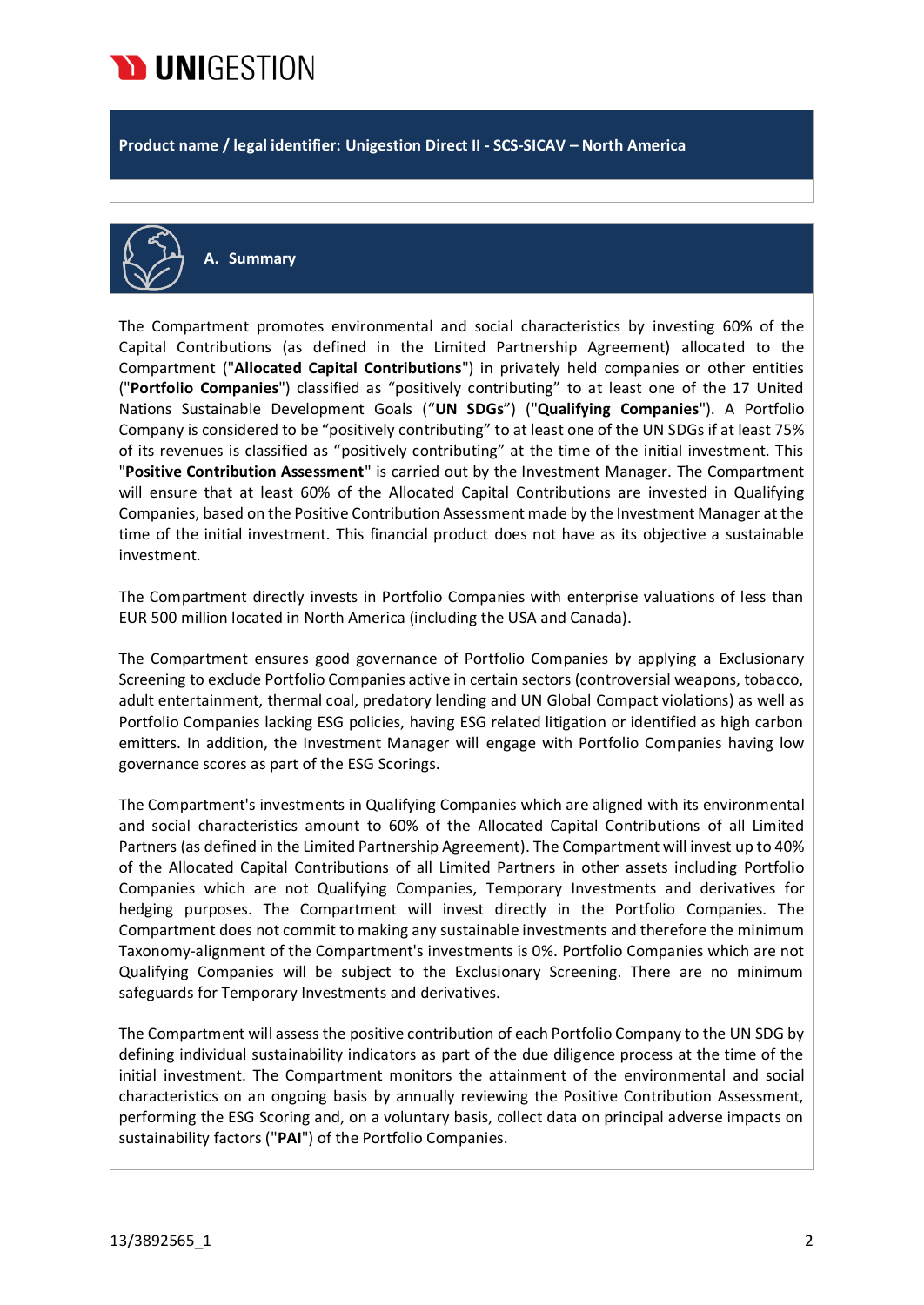

The Positive Contribution Assessment is used as methodology to measure how the environmental and social characteristics promoted by the financial product are met. It will be conducted by the Investment Manager in dialogue with the management of the Portfolio Company.

The Compartment uses a combination of in-house data, technical assessments performed by third parties and third-party data providers, each as available for the respective Portfolio Company, to perform the Positive Contribution Assessment and the ESG Scoring. Such data collected is processed and stored via an internal data management system.

Data for privately owned companies underlying the Positive Contribution Assessment may not be available or have an insufficient data quality. In such cases the Investment Manager will use proxy methodology or rely on data received from the Portfolio Companies.

The Investment Manager has set up a dedicated ESG due diligence process which applies to all Portfolio Companies at the time of the initial investment.

The Investment Manager implements an engagement plan per Portfolio Company based on the Positive Contribution Assessment and the ESG Scoring to address material ESG issues.

No index has been designated as reference benchmark to meet the environmental or social characteristics promoted by the financial product.



**B. No sustainable investment objective**

This financial product promotes environmental or social characteristics, but does not have as its objective a sustainable investment.



**C. Environmental or social characteristics of the financial product**

#### **What are the environmental or social characteristics promoted by this financial product?**

The Compartment promotes environmental and social characteristics by investing a certain portion of the Allocated Capital Contributions in Qualifying Companies classified as "positively contributing" to at least one of the 17 UN SDGs. A Portfolio Company is considered to be "positively contributing" to at least one of the UN SDGs if at least 75% of its revenues is classified as "positively contributing" at the time of the initial investment. The Positive Contribution Assessment is carried out by the Investment Manager.

The Compartment will ensure that at least 60% of the Allocated Capital Contributions are invested in Qualifying Companies, based on the Positive Contribution Assessment made by the Investment Manager at the time of the initial investment.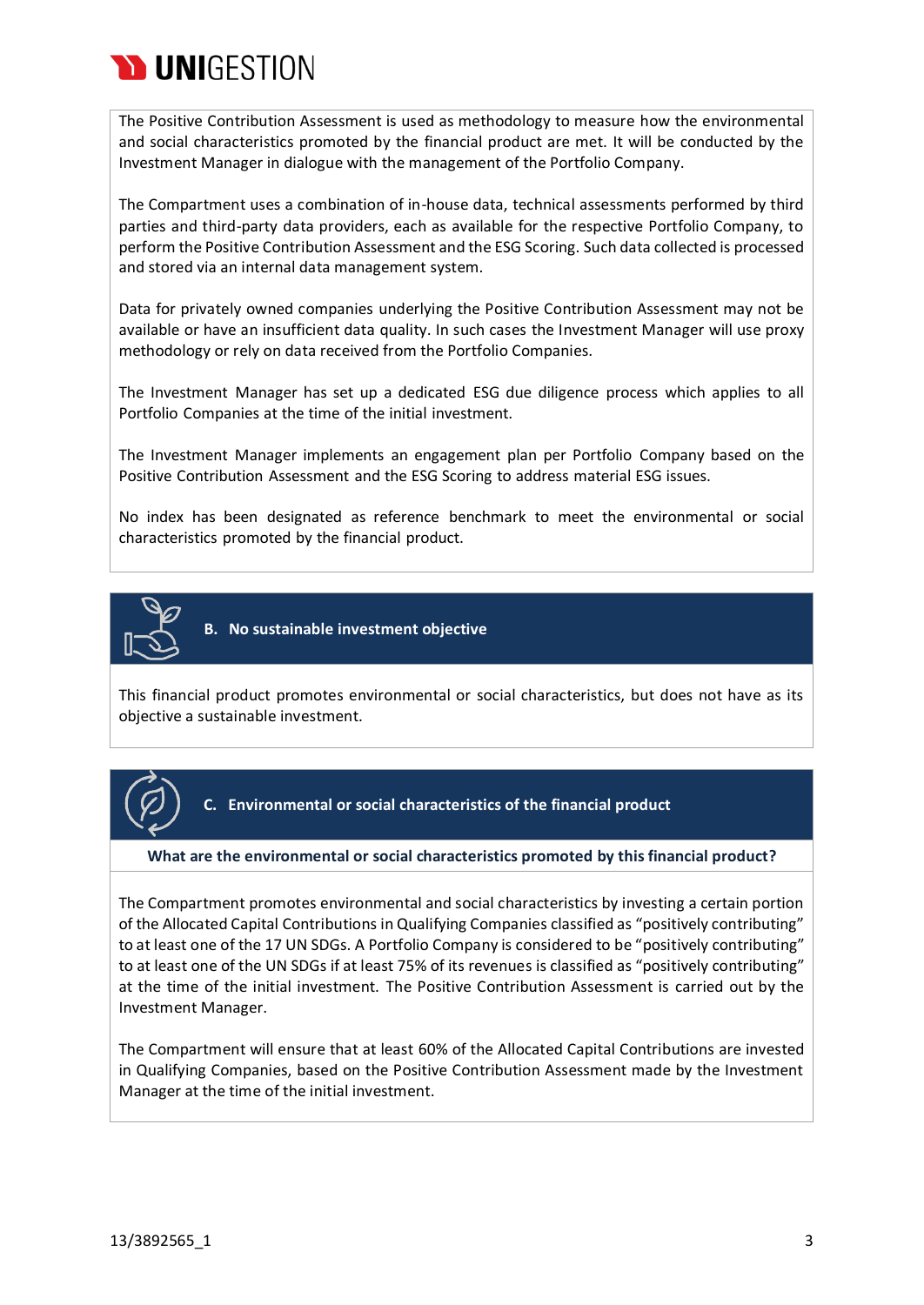



#### **D. Investment strategy**

#### **What investment strategy does this financial product follow to meet the environmental or social characteristics promoted by the financial product?**

The Compartment directly invests in Portfolio Companies with enterprise valuations of less than EUR 500 million located in North America (including the USA and Canada). The Compartment aims to achieve attractive financial risk adjusted return alongside the promotion of the environmental and social characteristics of the Compartment. The Compartment promotes environmental and social characteristics by investing 60% of the Allocated Capital Contributions in Qualifying Companies (see above Section C.).

#### **What is the policy to assess good governance practices of the investee companies?**

The Investment Manager performs a norm-based and exclusionary screening ("**Exclusionary Screening**") of all Portfolio Companies at the time of the initial investment which aims at excluding investments with clearly unsustainable governance practices as follows:

Any Portfolio Company that violates any of the following exclusion criteria is filtered out immediately:

- controversial weapons businesses that manufacture, distribute or sell controversial arms or ammunitions such as cluster bombs, landmines, depleted uranium, etc;
- tobacco producers businesses principally engaged in the manufacturing of, or trading in, tobacco;
- adult entertainment producers businesses principally engaged in the production of pornography;
- thermal coal businesses with more than 10% of their total revenues derived from thermal coal;
- predatory lending businesses directly involved in unethical lending practices that impose unfair and abusive loan terms on borrowers; and
- companies that are not compliant according to UN Global Compact (UNGC).

The Compartment will also exclude:

- Portfolio Companies with no current ESG policy or no intention to introduce one;
- Portfolio Companies with ESG related litigation; and
- Portfolio Companies identified as high carbon emitters (i.e. Portfolio Companies from sectors generating substantive carbon emissions (e.g. energy production from thermal coal) or Portfolio Companies which, according to individual or proxy data, have high carbon emissions.

The private equity investment committee of the Investment Manager ("**Investment Committee**") approves the ESG due diligence of a new investment, including the exclusions. The compliance with the exclusions is further reviewed by the risk department, pre- and post-investment.

At the time of the initial investment and annually during the Compartment's ownership period, the Investment Manager performs an internal ESG scoring to determine how advanced Portfolio Companies are in integrating ESG matters, based on 20 qualitative and quantitative criteria ("**ESG Scoring**"). As part of this ESG Scoring, the Investment Manager reviews, typically with the support of a third party provider, the governance practices of the respective Portfolio Company, attributing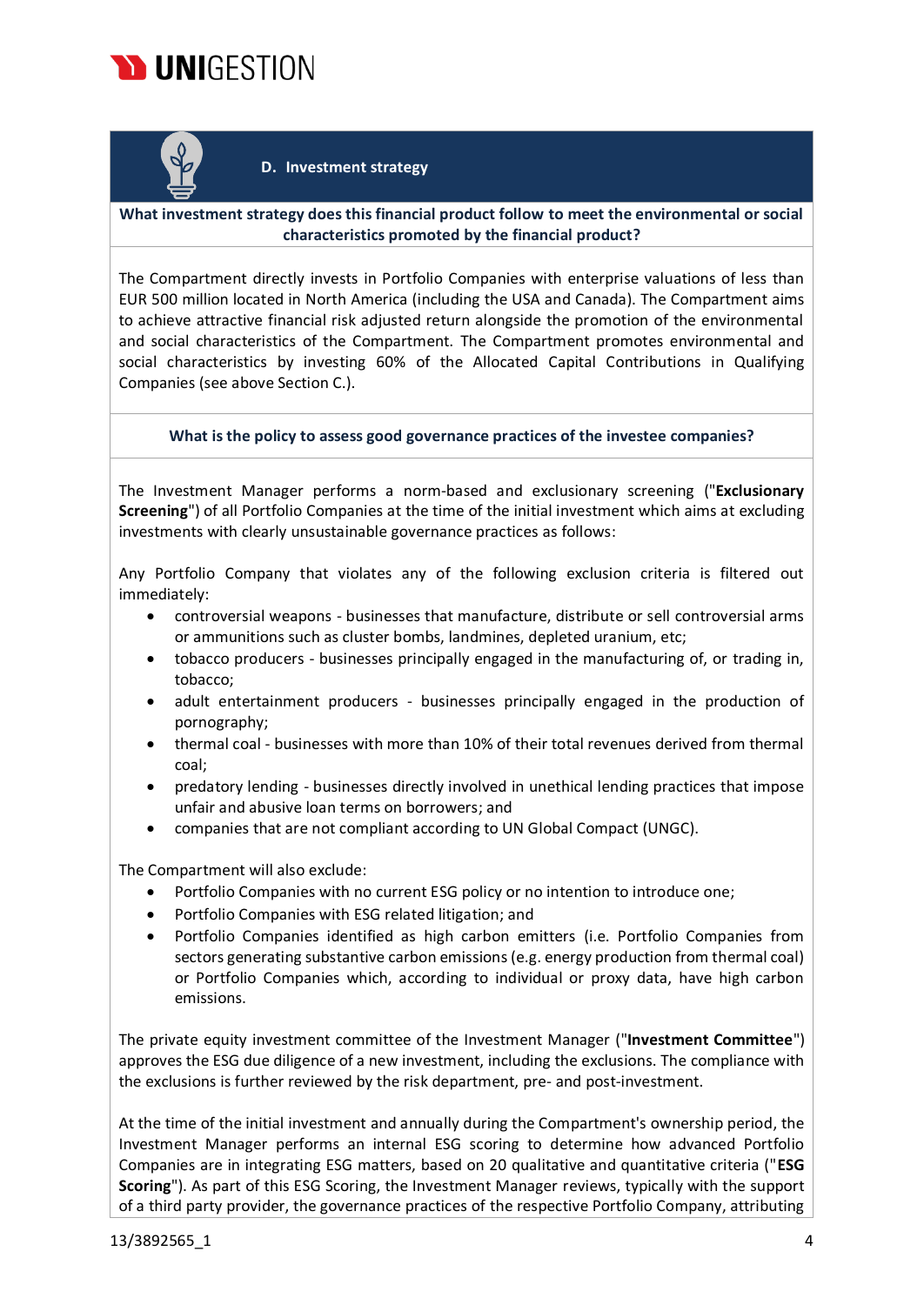

it an ESG score related to good governance (in particular sound management structures, employee relations, remuneration of staff and tax compliance). The outcome of the ESG Scoring is assessed in the due diligence phase by the Investment Committee.

In relation to the areas where the Portfolio Company scores poorly on governance, steps for a potential improvement are defined in an action plan and implemented via the ongoing active engagement during the Compartment's ownership period. During such period, the Investment Manager monitorsthe good governance practices via itsrepresentation in the board of the Portfolio Company (if applicable) and the Investment Manager annually rates the Portfolio Company's performance on relevant governance matters – e.g. female participation in executive management, participation of independent members in the board of the Portfolio Company, independence of the Portfolio Company's audit committee, existence of a succession plan, key policies (whistleblowing, AML, code of conduct) in place. The Investment Manager expects from Portfolio Companies that annual scores on governance show progression during the ownership period unless the respective Portfolio Company has already achieved the best possible rating.

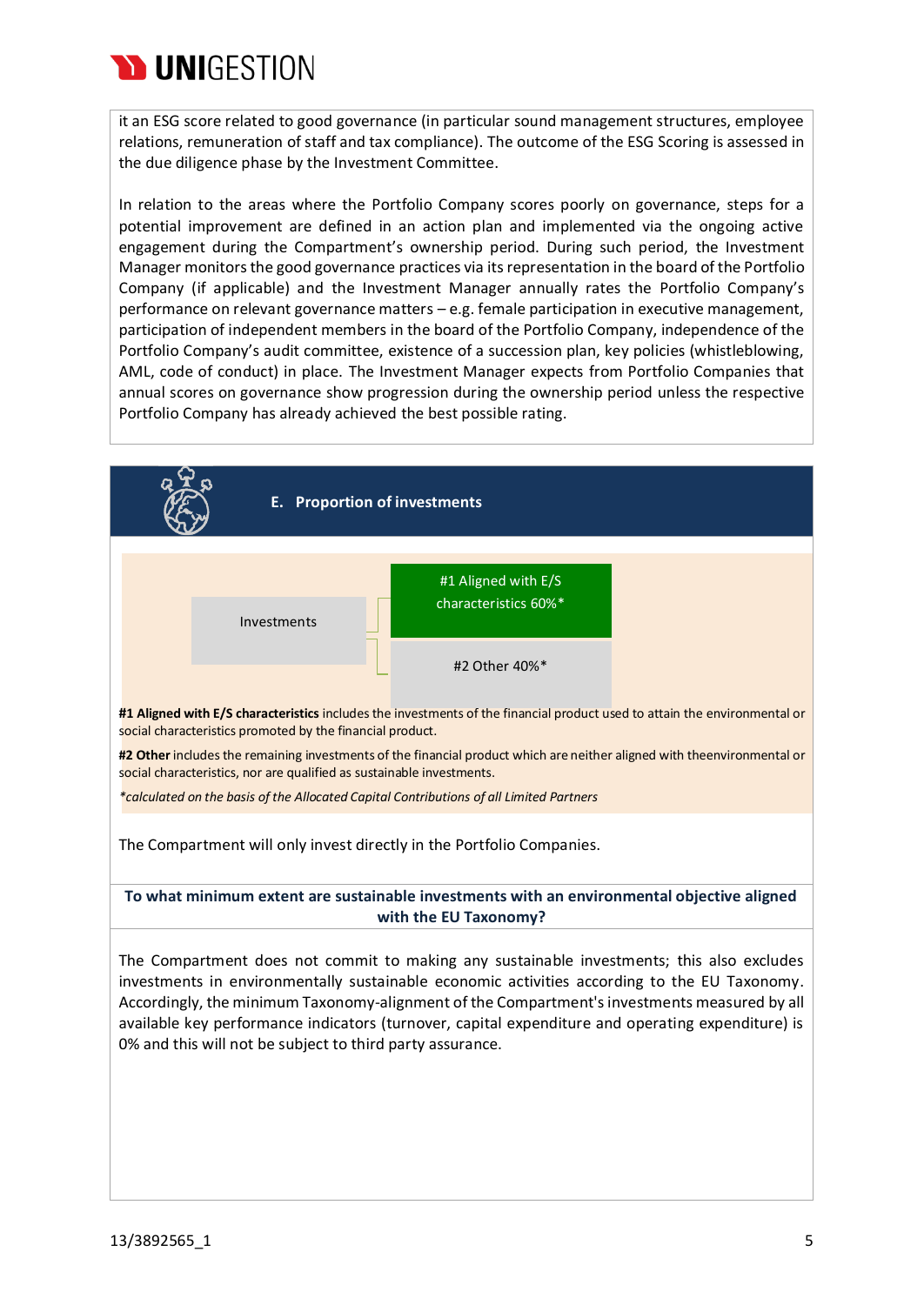

The two graphs below show in green the minimum percentage of investments that are aligned with the EU Taxonomy. As there is no appropriate methodology to determine the Taxonomy-alignment of sovereign bonds\*, the first graph shows the Taxonomy-alignment in relation to all the investments of the financial product including sovereign bonds, while the second graph shows the Taxonomy-alignment only in relation to the investments of the financial product other than sovereign bonds.



As minimum safeguard, all investments in Portfolio Companies will be subject to the Exclusionary Screening (see above Section D.). There are no minimum safeguards for Temporary Investments and derivatives.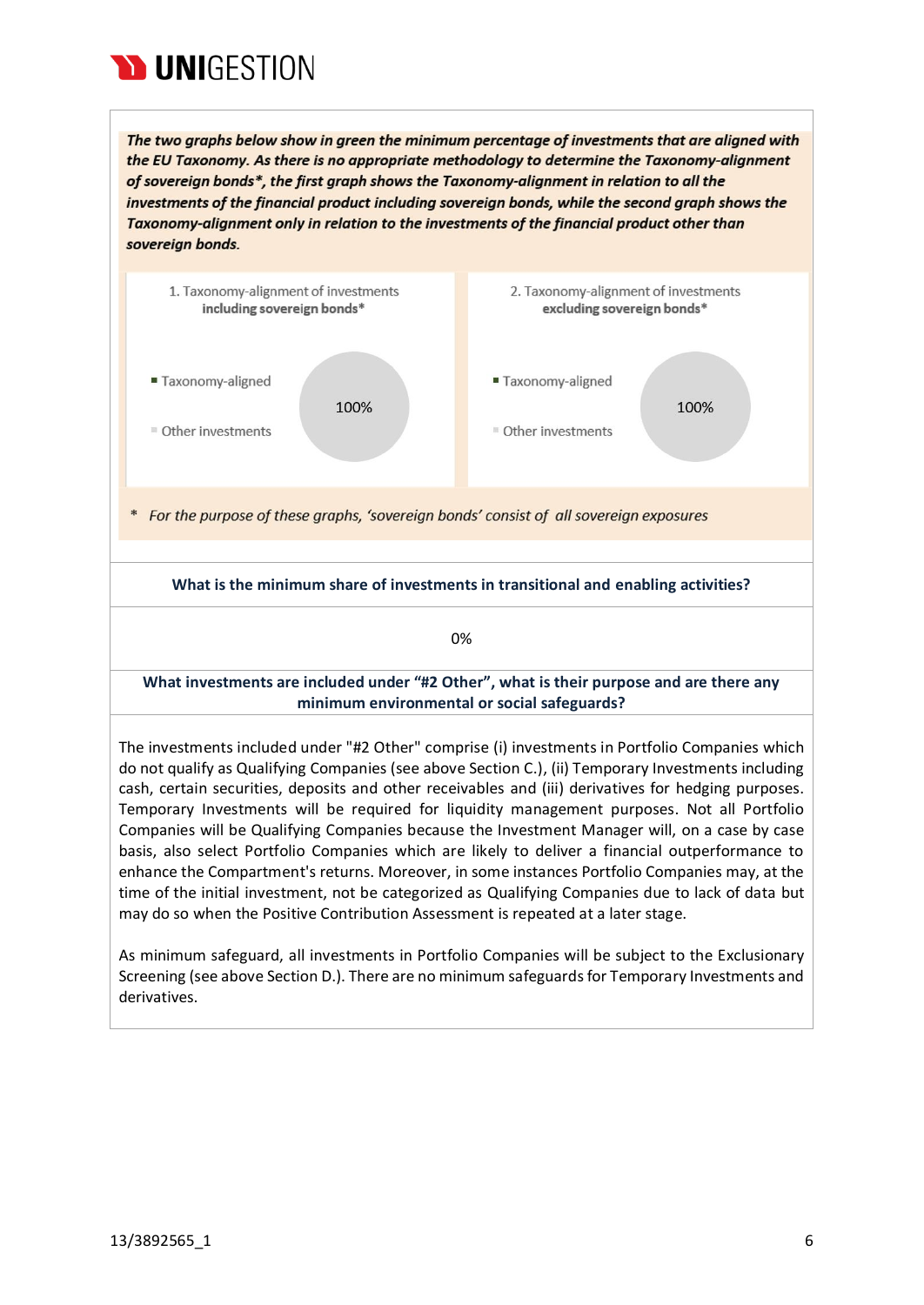



## **F. Monitoring of environmental or social characteristics**

**How are the environmental or social characteristics promoted by the financial product and the sustainability indicators used to measure the attainment of each of those environmental or social characteristics promoted by the financial product monitored throughout the lifecycle of the financial product and which are the related internal/external control mechanisms?**

The Compartment will assess the positive contribution of each Portfolio Company to the UN SDG by defining individual sustainability indicators as part of the due diligence process at the time of the initial investment, such as, for example, efficient water usage, access to information and communications technology, efficiency in health services, use of recycled material in production or access to financial services.

Each Portfolio Company will be monitored on an annual basis in relation to its (i) positive contribution to UN SDGs (see Section C. above and Section G. below) and (ii) ESG Scoring, measuring progresses versus pre-investment assessment. In addition, the Investment Manager will, on a voluntary basis, collect data on PAI of the Portfolio Companies oriented at the indicators defined in Annex I to the SFDR regulatory technical standards adopted on 6 April 2022. Based on the Positive Contribution Assessment (see Section C. above) and the ESG Scoring (see Section D. above) the Investment Manager will implement an engagement plan per Portfolio Company, as described in Section K. below.



**G. Methodologies**

**What are the methodologies to measure how the environmental or social characteristics promoted by the financial product are met?**

The Positive Contribution Assessment (see Section C. above) is conducted by the Investment Managerin dialogue with the management of the Portfolio Company. Such assessment is performed through an expert judgement by the Investment Manager based on the available data (such as commercial due diligence reports, market studies, ESG reports). The Investment Manager's Investment Committee approves the assessment made.



**H. Data sources and processing**

**What are the data sources used to attain each of the environmental or social characteristics and the measures taken to ensure data quality, how is data processed and which proportion of that data is estimated?**

Due to scarcity of the external data for private equity portfolio companies the Compartment uses a combination of the following data sources (to the extent for each Portfolio Company) with regard to the Positive Contribution Assessment and the ESG Scoring: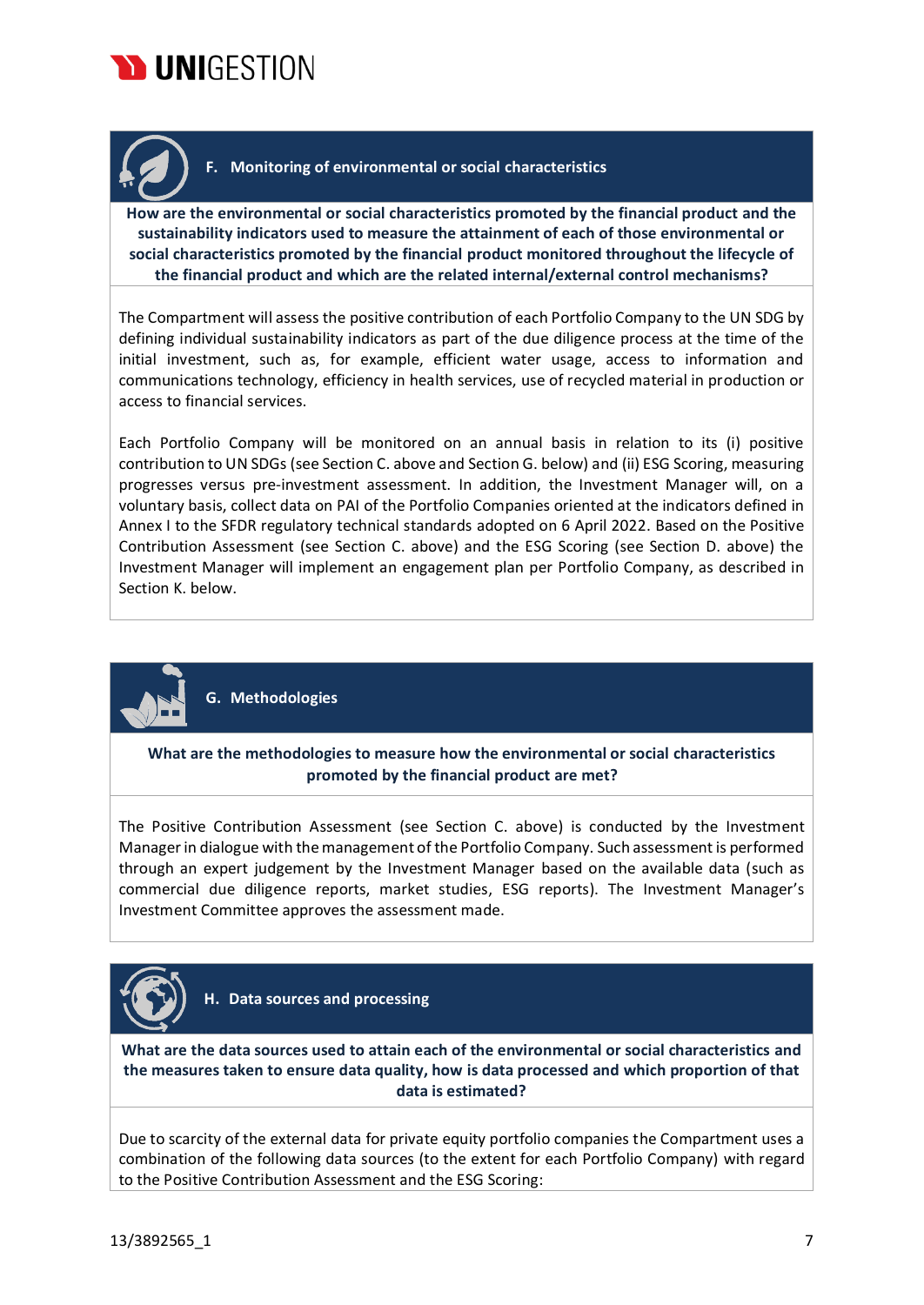

- In-house data notably gathered through questions that are asked during the due diligence process and post-investment engagement;
- Technical assessments performed by third parties; and
- Third-party data providers selected on a company by company basis.

Such collected data is processed and stored via an internal data management system. For data related with ESG KPIs, the vast majority is currently based on proxy methodology.



**I. Limitations to methodologies and data**

#### **What are the limitations to the methodologies and data sources and how do such limitations not affect the attainment of the environmental and social characteristics?**

There are limitations around data availability and quality for privately owned companies which need to be considered by the Investment Manager when making the Positive Contribution Assessment. Information from third party data providers is rarely available for privately held Portfolio Companies. In such cases the Investment Manager will use proxy methodology or rely on data from the potential Portfolio Companies under review. The Investment Manager has set the relevant threshold for Qualifying Companies at 75% (see Section C. above) to ensure that, on a case by case basis, the Investment Manager may also invest in Portfolio Companies where the data required for the Positive Contribution Assessment is not yet available.



**J. Due diligence**

**How is the due diligence carried out on the underlying assets of the financial product and which are the internal and external controls on that due diligence?**

The below chart illustrates the investment due diligence process applied to any investment opportunity of the Compartment: